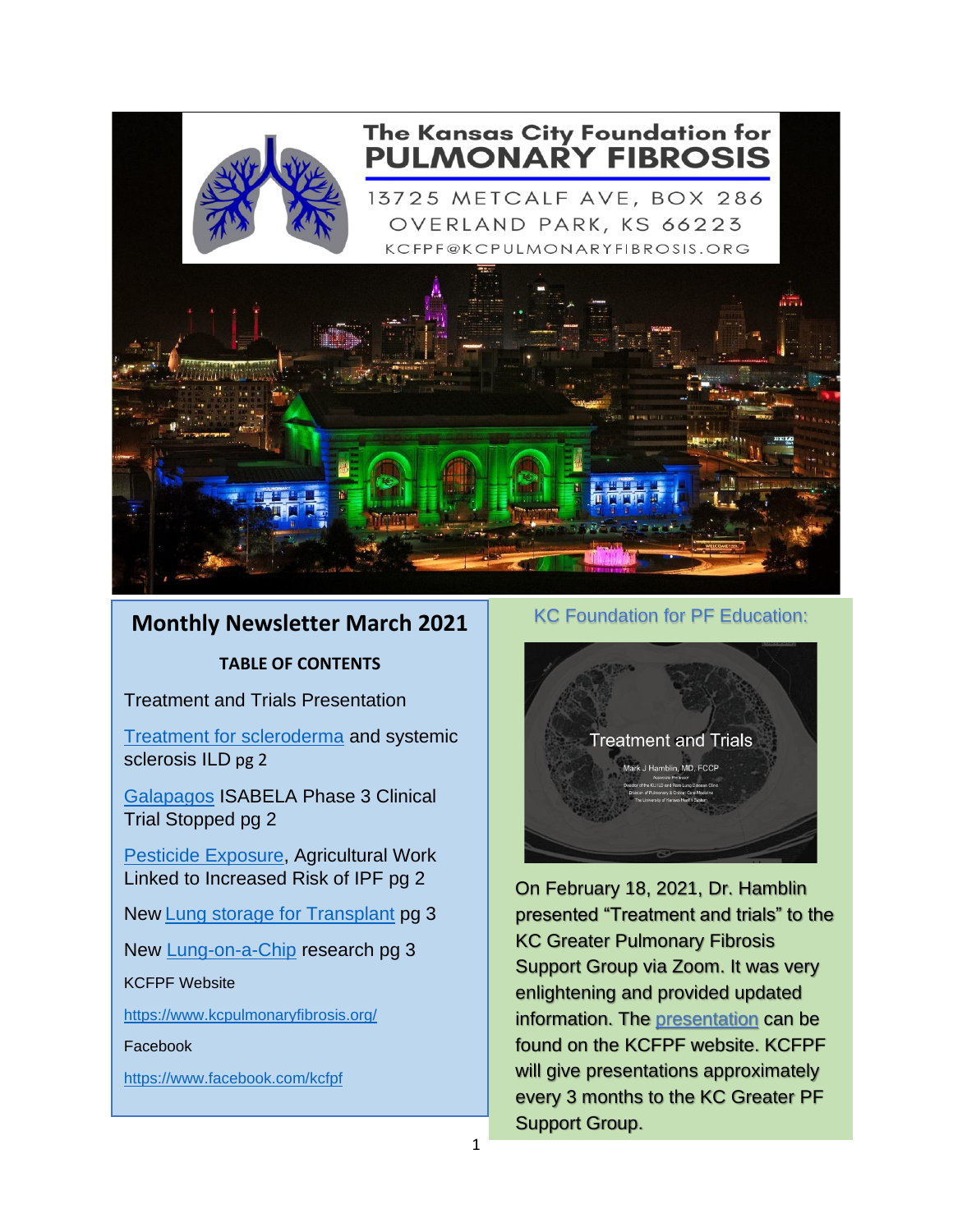## <span id="page-1-0"></span>Treatment for scleroderma or systemic sclerosis interstitial lung disease:

## The Future for Non-IPF ILD?



• OFEV is now a treatment option for scleroderma lung disease We anticipate OFEV will be a treatment option for any form of progressive fibrosis within the year.

• We will likely see the same for Esbriet in the future.

### 1. OFEV is a treatment option for scleroderma lung disease. The FDA approved OFEV on Sep 6, 2019.

[https://www.fda.gov/news-events/press](https://www.fda.gov/news-events/press-announcements/fda-approves-first-treatment-patients-rare-type-lung-disease)[announcements/fda-approves-first-treatment-patients](https://www.fda.gov/news-events/press-announcements/fda-approves-first-treatment-patients-rare-type-lung-disease)[rare-type-lung-disease](https://www.fda.gov/news-events/press-announcements/fda-approves-first-treatment-patients-rare-type-lung-disease)

#### <https://www.ofev.com/scleroderma-ild>

2. On March 4, 2021, the FDA approves Genentech's Actemra for Slowing the Rate of Decline in Pulmonary Function in Adults with Systemic Sclerosis-Associated Interstitial Lung Disease.

[https://www.gene.com/media/press](https://www.gene.com/media/press-releases/14897/2021-03-04/genentechs-actemra-becomes-the-first-bio?fbclid=IwAR3nMXnZFvM3xgOpNkLzEFK232eDOCADFYpO99AKziX3ICnAc2P0JsqtEKk)[releases/14897/2021-03-04/genentechs-actemra](https://www.gene.com/media/press-releases/14897/2021-03-04/genentechs-actemra-becomes-the-first-bio?fbclid=IwAR3nMXnZFvM3xgOpNkLzEFK232eDOCADFYpO99AKziX3ICnAc2P0JsqtEKk)[becomes-the-first](https://www.gene.com/media/press-releases/14897/2021-03-04/genentechs-actemra-becomes-the-first-bio?fbclid=IwAR3nMXnZFvM3xgOpNkLzEFK232eDOCADFYpO99AKziX3ICnAc2P0JsqtEKk)[bio?fbclid=IwAR3nMXnZFvM3xgOpNkLzEFK232eDOCADF](https://www.gene.com/media/press-releases/14897/2021-03-04/genentechs-actemra-becomes-the-first-bio?fbclid=IwAR3nMXnZFvM3xgOpNkLzEFK232eDOCADFYpO99AKziX3ICnAc2P0JsqtEKk) [YpO99AKziX3ICnAc2P0JsqtEKk](https://www.gene.com/media/press-releases/14897/2021-03-04/genentechs-actemra-becomes-the-first-bio?fbclid=IwAR3nMXnZFvM3xgOpNkLzEFK232eDOCADFYpO99AKziX3ICnAc2P0JsqtEKk)

# <span id="page-1-1"></span>Galapagos ISABELA Phase 3 Clinical Trial

Galapagos Stopping ISABELA Phase 3 Program of Ziritaxestat in Treating IPF

[https://www.businesswire.com/new](https://www.businesswire.com/news/home/20210210005578/en/Galapagos-and-Gilead-Discontinue-ISABELA-Phase-3-Trials-in-IPF) [s/home/20210210005578/en/Galap](https://www.businesswire.com/news/home/20210210005578/en/Galapagos-and-Gilead-Discontinue-ISABELA-Phase-3-Trials-in-IPF) [agos-and-Gilead-Discontinue-](https://www.businesswire.com/news/home/20210210005578/en/Galapagos-and-Gilead-Discontinue-ISABELA-Phase-3-Trials-in-IPF)[ISABELA-Phase-3-Trials-in-IPF](https://www.businesswire.com/news/home/20210210005578/en/Galapagos-and-Gilead-Discontinue-ISABELA-Phase-3-Trials-in-IPF)

#### <span id="page-1-2"></span>PULMONARY FIBROSIS FOUNDATION: PESTICIDE EXPOSURE, AGRICULTURAL WORK LINKED TO INCREASED RISK OF IPF

"Exposure to certain work- and environment-related elements may be the cause of some idiopathic pulmonary fibrosis (IPF) cases, a recent metaanalysis shows. In particular, exposure to pesticides and agricultural work seem to be factors associated with an increased risk of a person developing IPF. (PFF)"

[exposure-agricultural-work](https://pulmonaryfibrosisnews.com/2021/03/10/increased-risk-ipf-linked-to-pesticide-exposure-agricultural-work-smoking-meta-analysis/)[smoking-meta-analysis/](https://pulmonaryfibrosisnews.com/2021/03/10/increased-risk-ipf-linked-to-pesticide-exposure-agricultural-work-smoking-meta-analysis/)